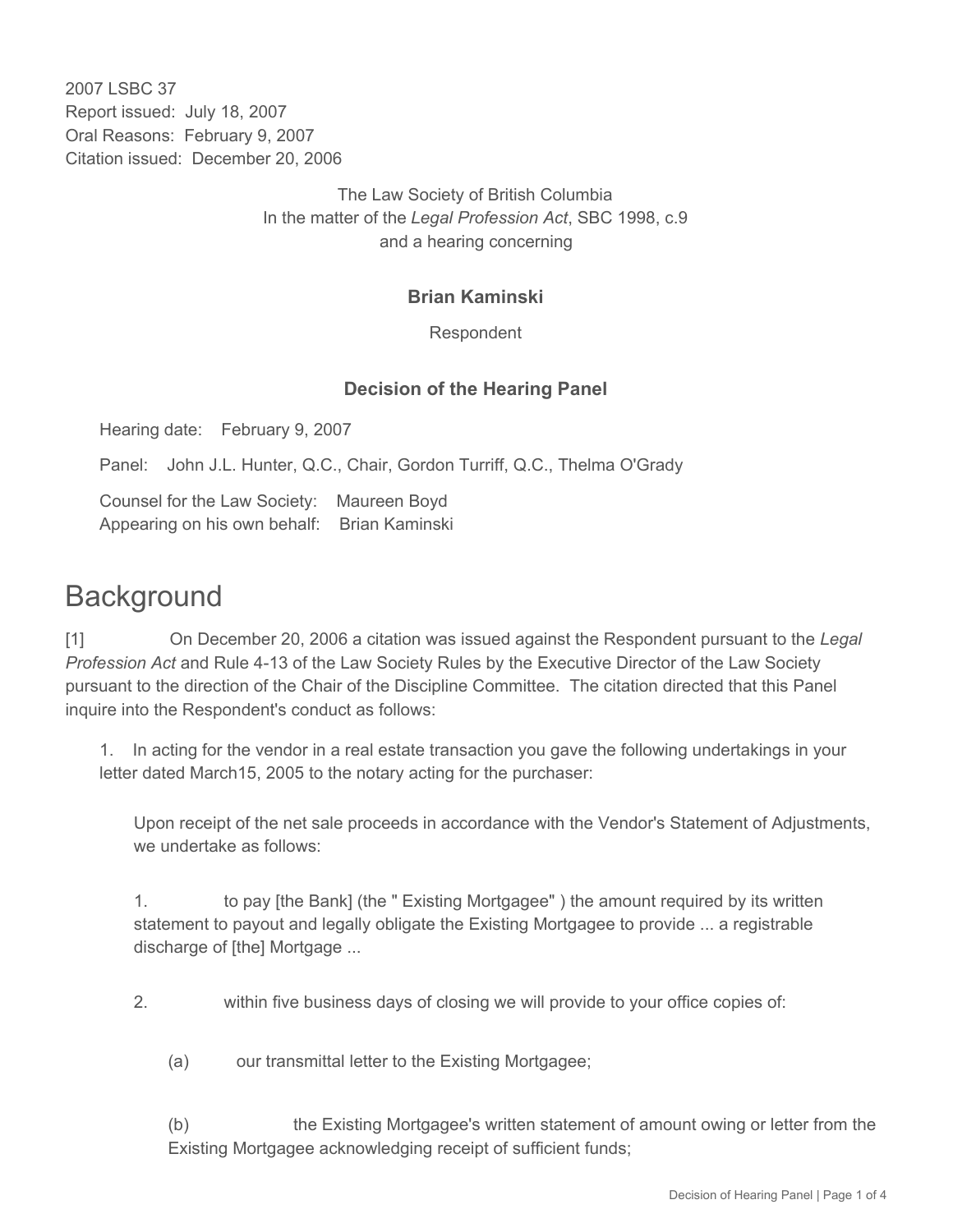(c) payout cheque; and

(d) evidence of receipt of the Existing Mortgagee's place of business [sic]; if available; ...

3. we will apply such legal means as may be necessary in order to obtain the Discharge.

You were bound by those undertakings when you accepted the sale proceeds from the notary for the purchaser. You breached those undertakings when you:

(a) failed to provide the required documents relating to payout of the mortgage to the notary for the purchaser within 5 business days of the March 15, 2005 completion date; and

(b) failed to obtain a discharge from the Existing Mortgagee in a reasonably prompt period of time.

[2] This citation came before this Panel as a conditional admission of a disciplinary violation and consent to a specific disciplinary action pursuant to Rule 4-22 of the Law Society Rules. The Respondent admitted that he had professionally misconducted himself and consented to the following disciplinary action:

- (a) a fine in the amount of \$7,500; and
- (b) costs in the amount of \$2,000.

## **Statement of Agreed Facts**

[3] A Statement of Agreed Facts was filed in these proceedings. The Statement of Agreed Facts provided as follows:

1. On May 14, 1993, Brian Kaminski was called to the Bar of British Columbia.

2. In or about March 2005, the Respondent was retained to represent the vendors, I.O. and G.A. (the " Vendors" ), in the sale of a residential property (the " Property" ) to purchasers (the " Purchasers" ). Mr. S., a notary public, represented the Purchasers.

3. By letter dated March 15, 2005, the Respondent wrote to Mr. S. and undertook upon receipt of the net sale proceeds, *inter alia*:

1. to pay [the Bank] (the " Existing Mortgagee" ) the amount required by its written statement to payout and legally obligate the Existing Mortgagee to provide us with a registrable discharge of Mortgage No. BV91538 (the " Mortgage" ) on the trust condition that the Existing Mortgagee provide us with a discharge of the [Mortgage] in registrable form (the " Discharge" ) within a reasonable period of time...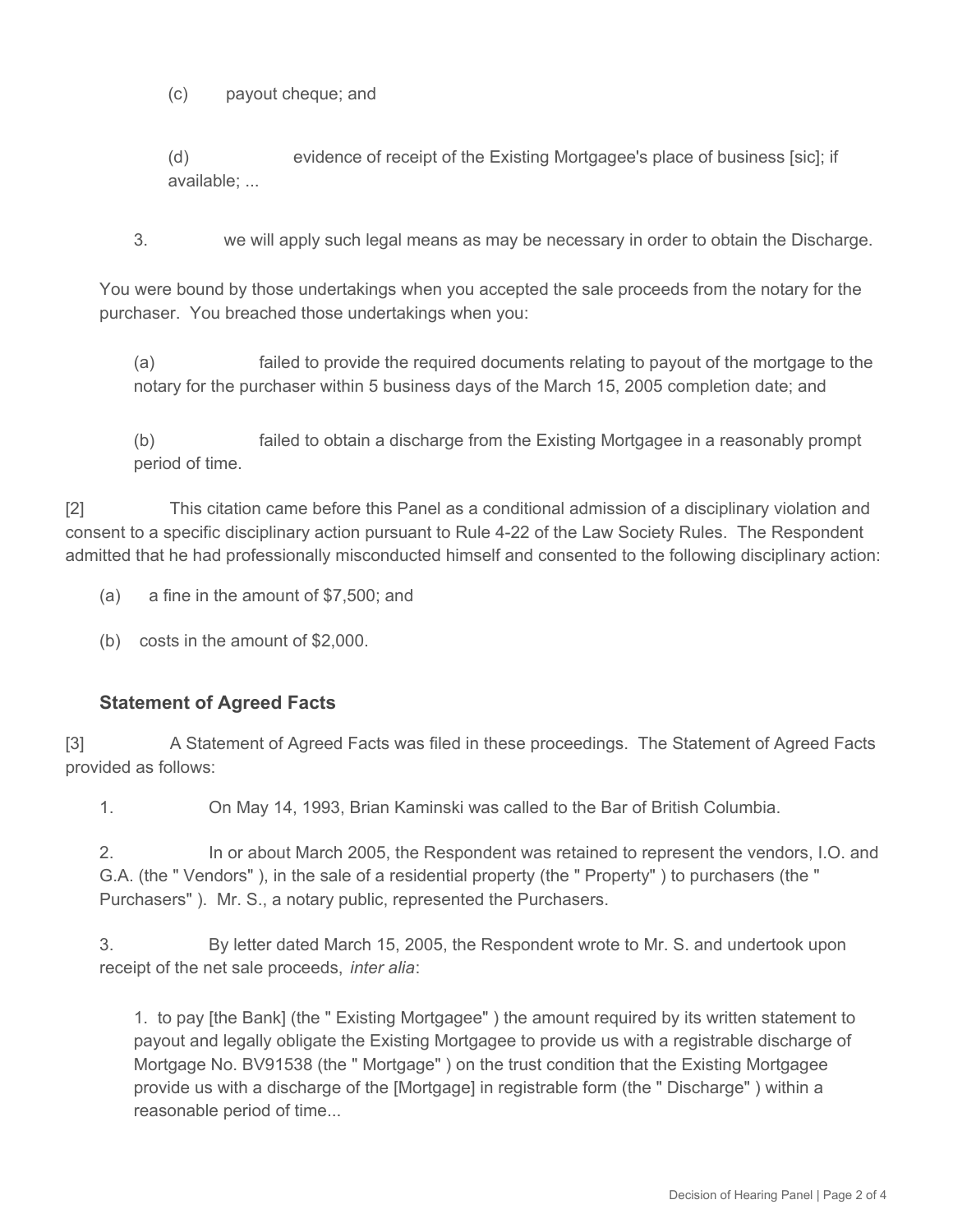2. within five business days of closing we will provide to your office copies of:

a) our transmittal letter to the Existing Mortgagee;

b) the Existing Mortgagee's written statement of amount owing or letter from the Existing Mortgagee acknowledging receipt of sufficient funds;

c) payout cheque; and

d) evidence of receipt of the Existing Mortgagee's place of business [sic], if available.

3. we will apply such legal means as may be necessary in order to obtain the Discharge;

4. upon our receipt of the Discharge, we will forthwith attend to the registration of same in the Land Title Office and provide you with registration particulars in due course

(the " Undertakings" ).

4. On March 15, 2005 the transaction completed.

5. On or about March 21, 2005, the Respondent provided to the Existing Mortgagee a cheque of sufficient funds to discharge the Mortgage, along with a form of discharge of the Mortgage for execution.

6. The Property was strata lot 2 of a duplex unit, of which both strata lots were owned by the Vendors and were sold at approximately the same time. The Mortgage was registered against both the Property and the other strata lot.

7. The Discharge of Mortgage provided by the Respondent to the Existing Mortgagee " inadvertently" omitted the legal description for the Property.

8. On or about June 21, 2005, Mr. S. requested by fax that the Discharge be sent as soon as possible. This request was re-faxed to the Respondent's office on August 4, 2005, August 10, 2005 and August 24, 2005, along with additional comments. An assistant in Mr. S.'s office also telephoned the Respondent's office on December 22, 2005 to follow-up on the Discharge.

9. On February 6, 2006, Mr. S. advised the Law Society by letter that he had not received from the Respondent any documentation relating to the Discharge of the Mortgage nor a copy of the Discharge itself (the " Complaint" ).

10. On February 16, 2006, the Law Society advised the Respondent of the Complaint.

11. On or about February 28, 2006, the Respondent realized the error in the legal description for